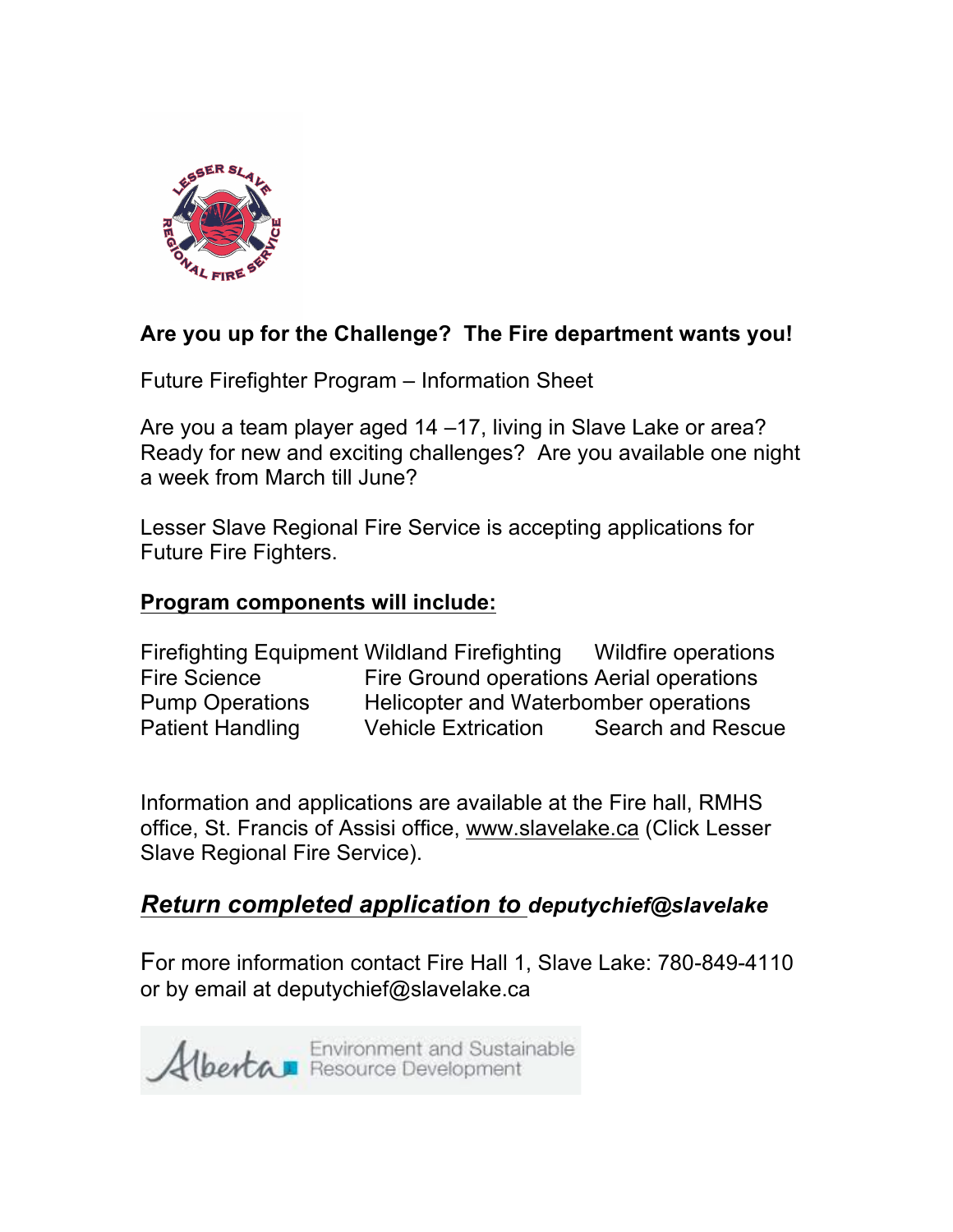

## **Future Firefighter Program Application Form**

| Address                                                      |
|--------------------------------------------------------------|
|                                                              |
| (Cell)<br>Telephone (Home)                                   |
|                                                              |
|                                                              |
|                                                              |
|                                                              |
| Volunteer commitments                                        |
|                                                              |
| Do you Object to:                                            |
| The Fire Dept. Contacting your teachers or employer?         |
| Physical Exam by a Doctor?                                   |
| RCMP Security Check?                                         |
| Why do you wish to join the Future Firefighter Program?      |
| References: Two persons preferably employers or Teachers.    |
| Telephone                                                    |
| 2. $\overline{\phantom{a}}$                                  |
| Telephone                                                    |
| Membership in Organizations, hobbies, outside interests etc. |
| <b>Additional Information:</b>                               |